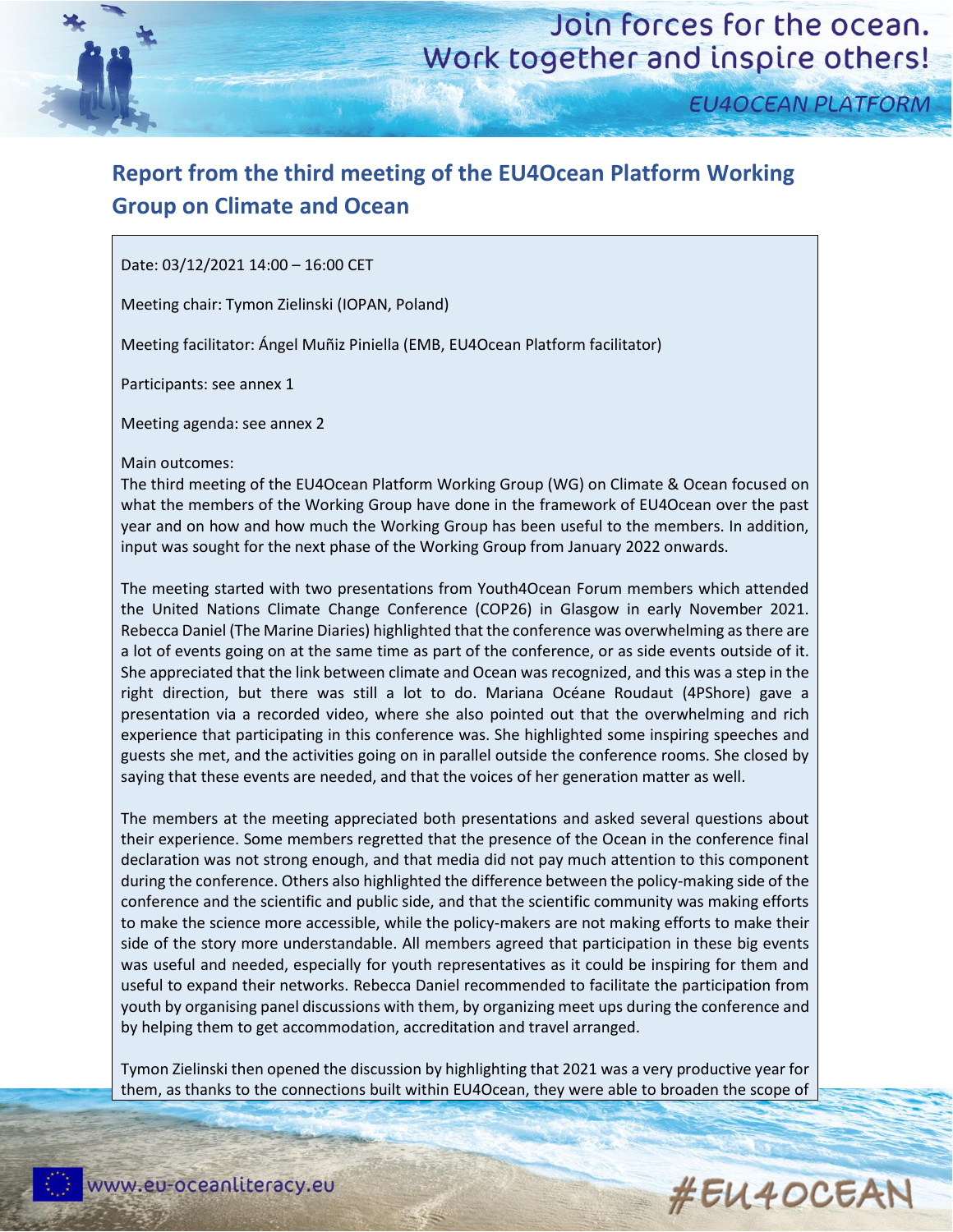# Join forces for the ocean. Work together and inspire others!

| <b>EU4OCEAN PLAT</b>                                                                                   |  |
|--------------------------------------------------------------------------------------------------------|--|
| their activities, also thanking the possibility to organize events and activities online. Some members |  |
| highlighted that online events increased the possibilities to reach broader and more audiences, but    |  |
| noticed that the engagement dropped and that there is a fatigue of online events. The members          |  |
| present agreed that the EU4Ocean Platform and WG was useful for exchanging events and ideas,           |  |
| and some suggested to foster exchange of Ocean Literacy activities and material, encouraging the       |  |
| adaptation, translation, and reuse of educational materials, and increasing the visibility of          |  |
| dissemination efforts at the regional and national levels. Angel Muñiz Piniella mentioned that this    |  |
| WG has exchange activities in the past, and that from January 2022, the IOC/ UNESCO Ocean Literacy     |  |
| unit will be more involved in EU4Ocean, and that for exchanging and sharing material the Ocean         |  |
| Literacy Portal already exists and could be useful for this WG (https://oceanliteracy.unesco.org/).    |  |
|                                                                                                        |  |
| The members agreed to continue to share events, exchange materials, training sessions, tool            |  |
| demonstrations, and hands-on experiments, and agreed to explore ways to do this more efficient,        |  |
| eventually via a moderated mailing list.                                                               |  |
|                                                                                                        |  |

### **Background and summary of the EU4Ocean Plaftorm Working Group on Climate and Ocean third meeting**

To operationalize the [EU4Ocean Platform,](https://webgate.ec.europa.eu/maritimeforum/en/frontpage/1483) and bring its active group of organisations, initiatives and people closer together, three thematic Working Groups were established in September 2020. The themes of these Working Groups (WG) are Climate and Ocean, Food from the Ocean, and Healthy and Clean Ocean.

The third online meeting of the WG on Climate and Ocean, chaired and moderated by Tymon Zielinski (WG chair), took place on 3 December 2021.

WG members learned about the experiences from Youth4Ocean Forum representatives at the COP26 in Glasgow and pointed out the importance of participating in these events and keep pushing for the importance of the Ocean. The members agreed to continue sharing events and material for 2022, and wished to find ways to make this exchange more efficient.

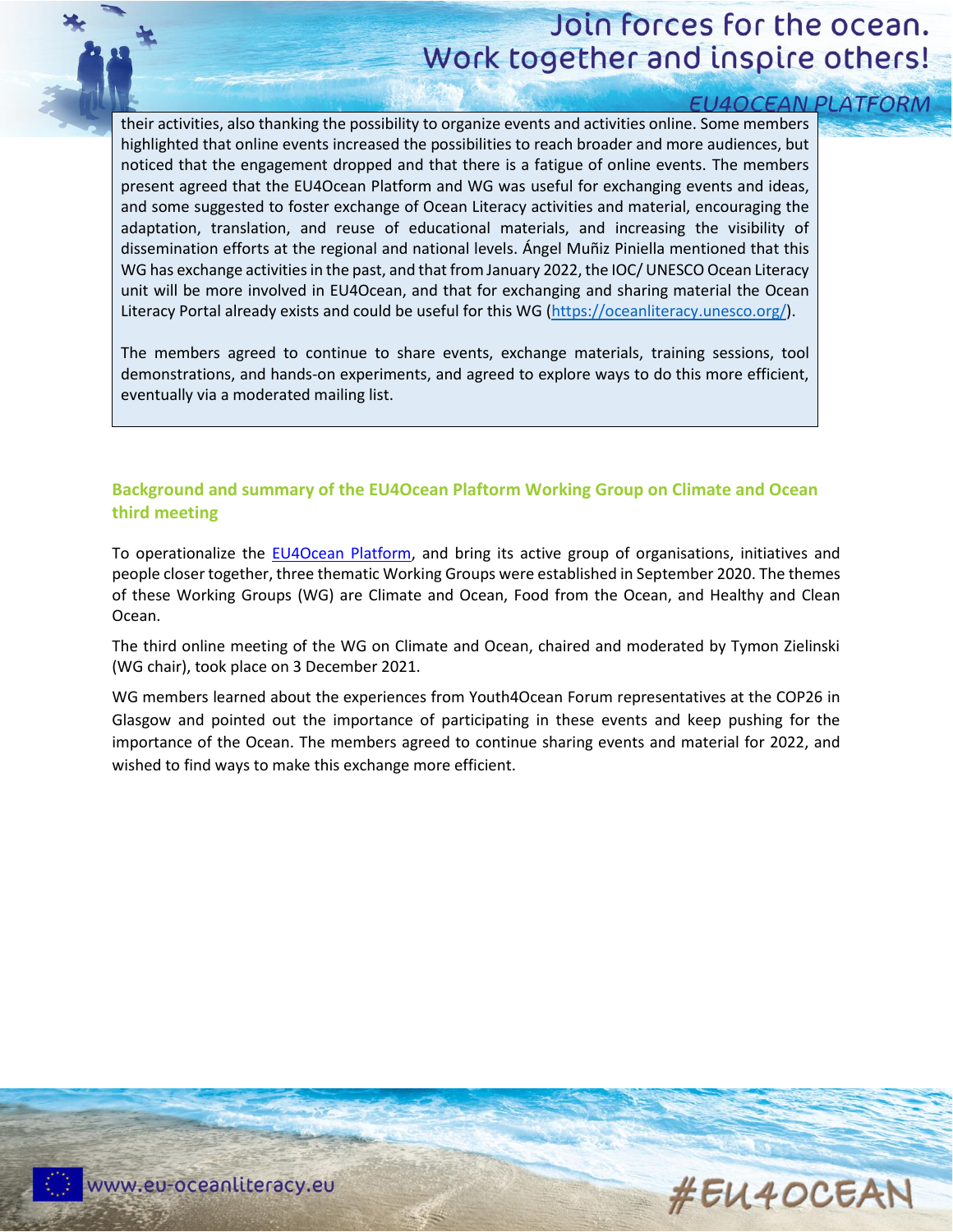

## Join forces for the ocean. Work together and inspire others!

**EU4OCEAN PLATFORM** 

**Annex 1**

### **EU4Ocean Platform members at the third meeting of the Working Group on Climate and the Ocean**

| <b>WG member</b>              | <b>First Name</b> | <b>Last Name</b> |
|-------------------------------|-------------------|------------------|
| EurOcean                      | Margherita        | Zorgno           |
| ACTeon                        | Olga              | Mashkina         |
| Ecologic Institute            | Chiara            | Mazzetti         |
| Fondazione Acquario di Genova | Antonio           | Di Natale        |
| <b>CETMAR</b>                 | Amaya             | Soto             |
| <b>YEE</b>                    | Anna              | Marino           |
| <b>ACDIPE</b>                 | Ekaterina         | Solovova         |
| <b>ICTS SOCIB</b>             | Llucia            | Ribot            |
| independent                   | Tiago             | Garcia           |
| <b>IOPAN</b>                  | Tymon             | Zielinski        |
| Mare Nostrum NGO              | Andreea-Stefania  | Ionascu          |
| Irish Ocean Literacy Network  | Maria Vittoria    | Marra            |
| <b>NAUSICAA</b>               | Delphine          | EL-KHASSAWNEH    |
| Seascape Belgium              | Nathalie          | Van Isacker      |
| The Marine Diaries            | Rebecca           | Daniel           |
| 4PShore                       | Mariana Océane    | Roudaut          |